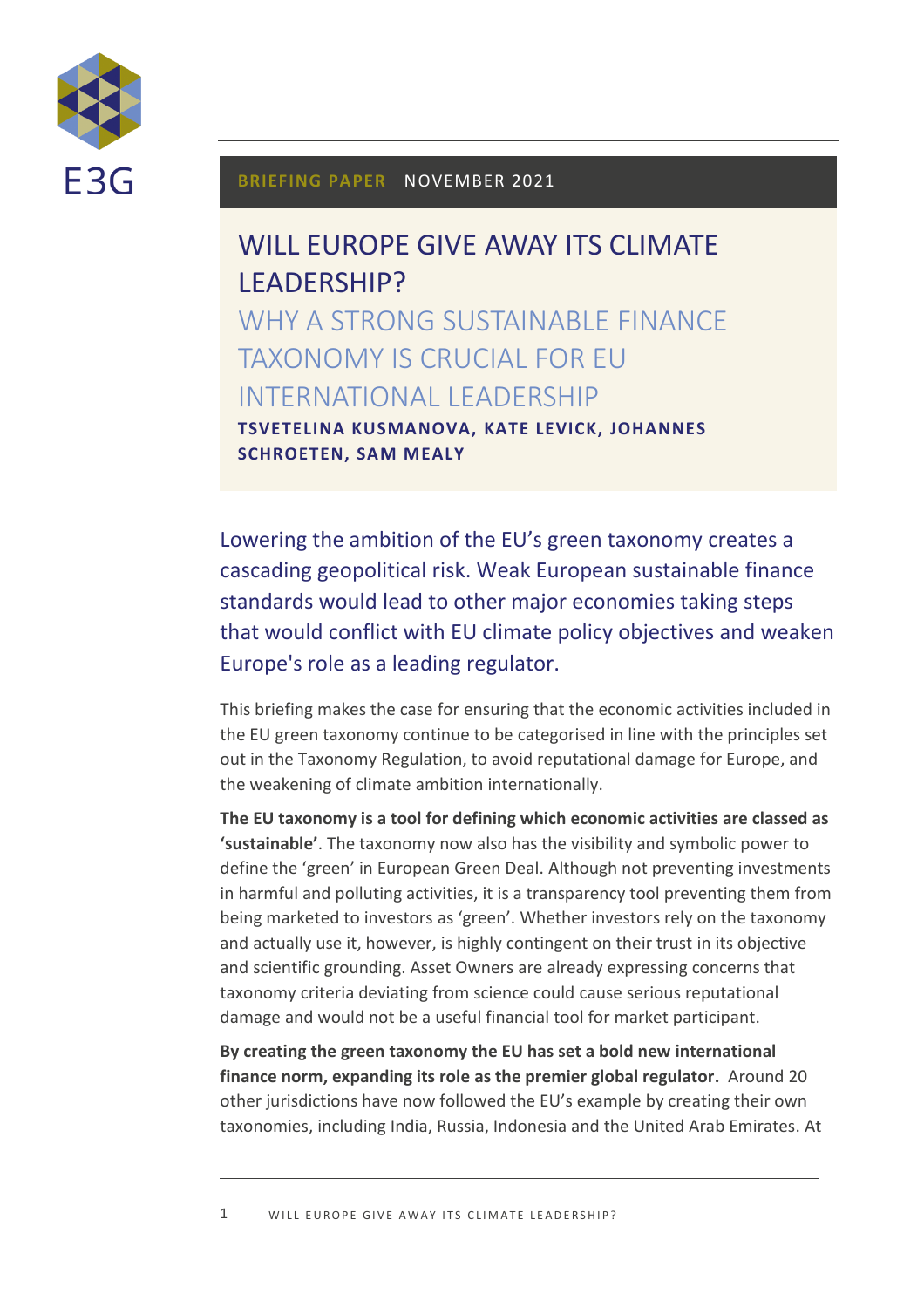

COP26 the EU-led International Platform on Sustainable Finance (IPSF) released a **[Common Ground Taxonomy](https://ec.europa.eu/info/sites/default/files/business_economy_euro/banking_and_finance/documents/211104-ipsf-common-ground-taxonomy-instruction-report_en.pdf)** bridging the EU and Chinese taxonomies.

**The EU may now undermine its own regulatory process and principles. This would result in a loss of trust and reputation among market actors.** Progressive elements of the financial sector are already pushing back and **[asking that the](https://www.bloomberg.com/news/articles/2021-11-08/net-zero-alliance-plans-to-reject-gas-nuclear-as-green-assets)  [taxonomy remains a "green" list](https://www.bloomberg.com/news/articles/2021-11-08/net-zero-alliance-plans-to-reject-gas-nuclear-as-green-assets)** in order to be useful, and there is discussion of whether the EU is ceding its regulatory leadership role to China.

**This change would be entirely unnecessary, because the existence of the green taxonomy does not prevent any kind of investment.** There will always be some projects and activities that are worth investing in over the short term even if they may not be compatible with climate neutrality in 2050. This is not a reason to add these activities to a "green" list. However, absence of a credible green list would make it difficult for Europe to build green markets at home and abroad.

**A decision by the EU to weaken its "green" list is likely to be replicated by other major economies including South Korea and Indonesia.** This would be damaging to climate action overall, weakening global momentum towards achieving the goals of the Paris Agreement.

## Background: Europe's green taxonomy

**The EU's green taxonomy sets out a list of economic activities that make a 'significant contribution' to European environmental policy goals, in order to inform investors and avoid greenwashing.** The Taxonomy Regulation was passed into EU legislation in 2020, but the technical details have proven difficult to finalise. The climate change criteria proposed by the European Commission in April this year in a Delegated Act are awaiting approval by Member States.

**Some of the most politically contested issues relate to the energy sector**, where the current proposal does not include thresholds for nuclear energy and natural gas. These activities will both be covered in a new Delegated Act to be published very soon, and several proposals have been made as to how the two energy sources could in some way be included on the "green" list.

**It would be extremely difficult to reconcile the inclusion of gas-fired and nuclear power on the "green" list with the science-based principles set out in the Taxonomy Regulation**. Key issues include:

• Investment in gas-fired power generation is not compatible with the EU's 2050 climate neutrality goal. The IPCC's report on 1.5 degrees makes it clear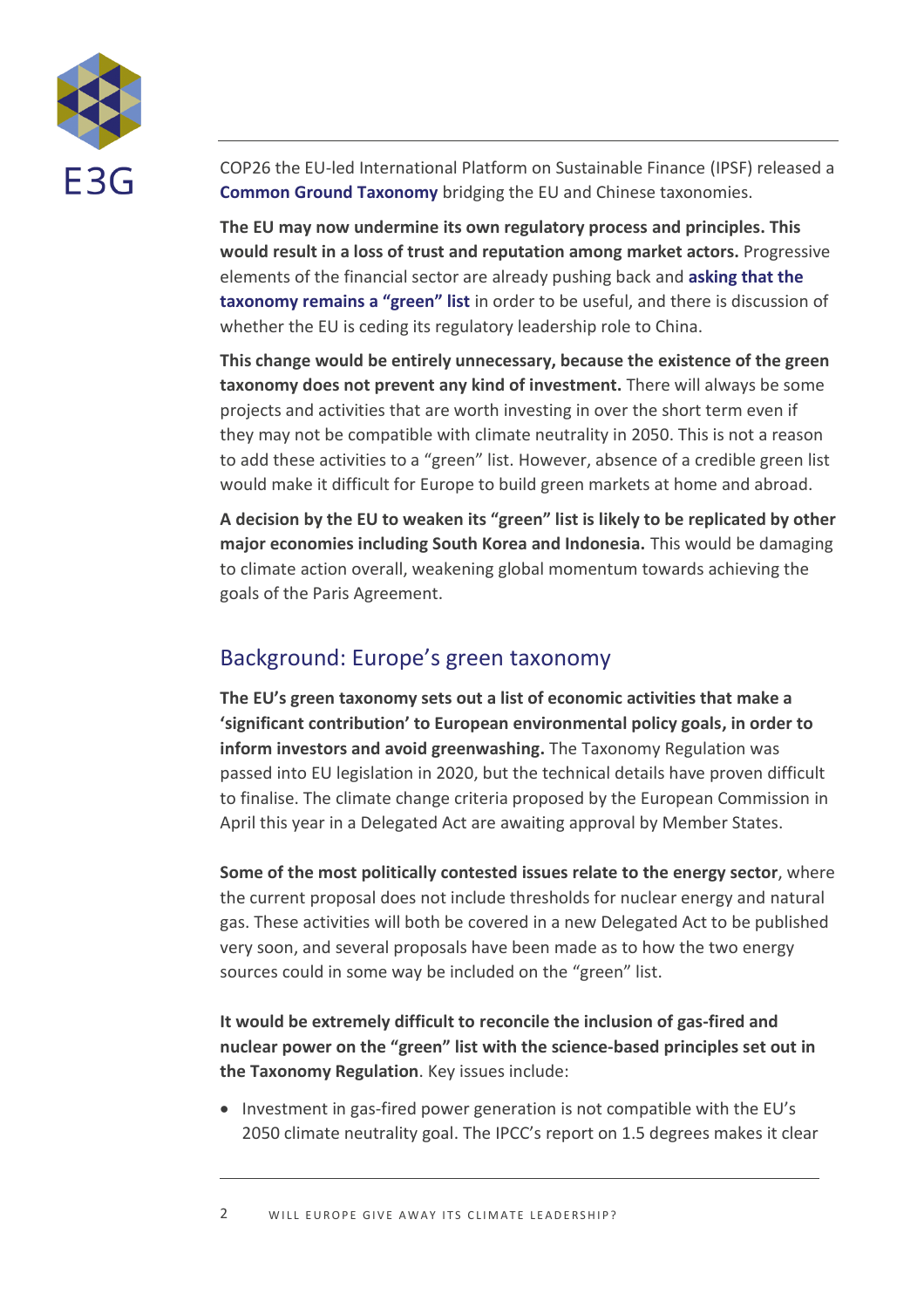

that no new fossil fuel infrastructure can be built if this temperature goal is to be achieved.

• Investment in nuclear power generation was not included in the taxonomy drawn up by the EU's Technical Expert Group on the basis that it does not meet the taxonomy's "Do No Significant Harm" requirements which are set out in the Taxonomy Regulation.

**The taxonomy refers to scientific thresholds, but how it is used is a political decision.** In the case of climate change, the taxonomy's approach to 'what is green' has so far been based on the best current understanding of climate science and what is required to reach the EU's goal of climate neutrality by 2050.

**If certain economic activities are not included on the "green list" there will be no accompanying restriction on the ability of the private sector or Member States to finance these activities.** Some of the actors in current debates appear to have misunderstood this point, which has led to politicisation of what should be a technical and science-based process.

**A departure from the use of science-based evidence in the Delegated Act is likely to cause environmental groups to disengage from further participation in the taxonomy process.** The multi-stakeholder Platform on Sustainable Finance set up to govern the taxonomy has a substantial forward work program around non-climate and social objectives. Undermining the Platform would further erode the taxonomy's legitimacy, calling into question the integrity of Europe's overall leadership on climate change.

# Implications for Europe's international climate leadership role

**If Member States agree a "green" classification process for economic activities that is not aligned with climate neutrality by 2050, the credibility of the Green Deal among European citizens and market actors will be cast into doubt.** The European Green Deal has become Europe's calling card internationally to signal its identity and values. Climate action is at its heart, as symbolised by Europe's new Climate Law.

**Reputational damage has already been done abroad by Europe's decision not to use the Paris-aligned taxonomy to guide its green recovery spending. Europe's role as a green finance standard-setter is now also in doubt.** The EU is currently issuing unprecedented quantities of green recovery bonds, but these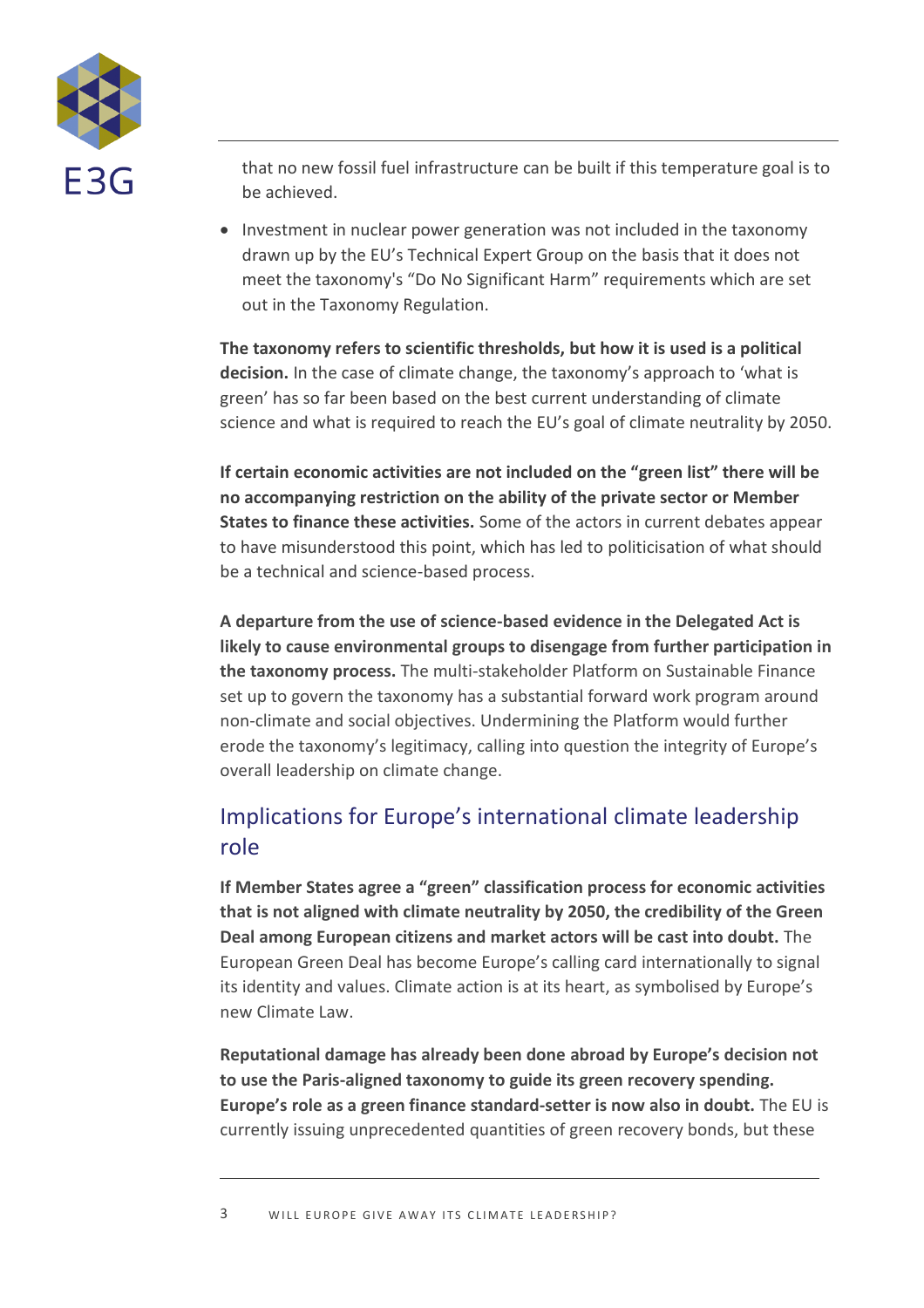

do not comply with its own taxonomy-aligned EU Green Bonds Standard. If the EU taxonomy is weakened further, the EU Green Bonds Standard will become weaker than existing market standards such as the Green Bonds Principles. This will put at risk the whole European green bond market, rendering the EU standard useless to market participants and a lasting embarrassment to Europe.

**Allowing for greenwashing criteria in the taxonomy would also [affect](https://www.eurosif.org/wp-content/uploads/2021/11/2021-11-24-Eurosif-Statement-Taxonomy-Gas-Nuclear.pdf)  [negatively the overall EU sustainable finance regulatory framework.](https://www.eurosif.org/wp-content/uploads/2021/11/2021-11-24-Eurosif-Statement-Taxonomy-Gas-Nuclear.pdf)** Disclosure requirements for financial market players for instance, include taxonomy-aligned disclosures under the SFDR – Sustainable Financial Disclosure Regulation. The taxonomy is also vital for assessing investors' sustainability preferences under MIFID 2 – Markets in Financial Instruments Directive. Weak taxonomy criteria would thus undermine the investors' confidence and trust in all sustainable finance products and services, in direct opposition to the goals of the new Sustainable Finance Strategy.

**Market participants are already signalling concerns about the usefulness of the taxonomy** if it deviates from science, which will introduce them to significant reputational risks. The UN-convened Net-Zero Asset Owner Alliance, representing \$10 trillion in assets, **[has already criticised the inclusion of gas and](https://www.bloomberg.com/news/articles/2021-11-08/net-zero-alliance-plans-to-reject-gas-nuclear-as-green-assets)  [nuclear in the taxonomy.](https://www.bloomberg.com/news/articles/2021-11-08/net-zero-alliance-plans-to-reject-gas-nuclear-as-green-assets)** Similar finance industry led calls have been initiated in other problematic sectors, where taxonomy criteria are at risk of greenwashing. Another group of global investors have communicated to the Commission their [concerns about greenwashing in the](https://www.reuters.com/business/cop/exclusive-investors-warn-eu-against-badging-intensive-farming-sustainable-2021-11-24/) expected agriculture criteria**.**

**If Europe reduces its ambition level, other major economies will have an excuse to follow suit.** The UK Government is already working on its own sustainable finance taxonomy based on the EU's version. To maintain market access the UK wishes to diverge from EU standards as little as possible, but the government is subject to substantial lobbying pressure from the gas and nuclear industries. If Europe departs from a science-based approach it will be much harder for the UK to maintain alignment with the Paris Agreement.

**The risk of a race to the bottom is particularly acute for major economies in Asia.** South Korea will finalise its own green taxonomy by the end of 2021 and recent leaks suggest that the country is now **[seriously considering](https://ieefa.org/ieefa-accepting-gas-as-sustainable-will-hurt-south-koreas-green-finance-credentials/?utm_source=rss&utm_medium=rss&utm_campaign=ieefa-accepting-gas-as-sustainable-will-hurt-south-koreas-green-finance-credentials)** including gasfired power generation. The Korean Environment Ministry **[has explained](https://www.hani.co.kr/arti/society/environment/1016609.html)** that the continued debate over this issue in Europe has influenced their decision not to exclude unabated gas power from its "green" list, although nuclear power is still excluded.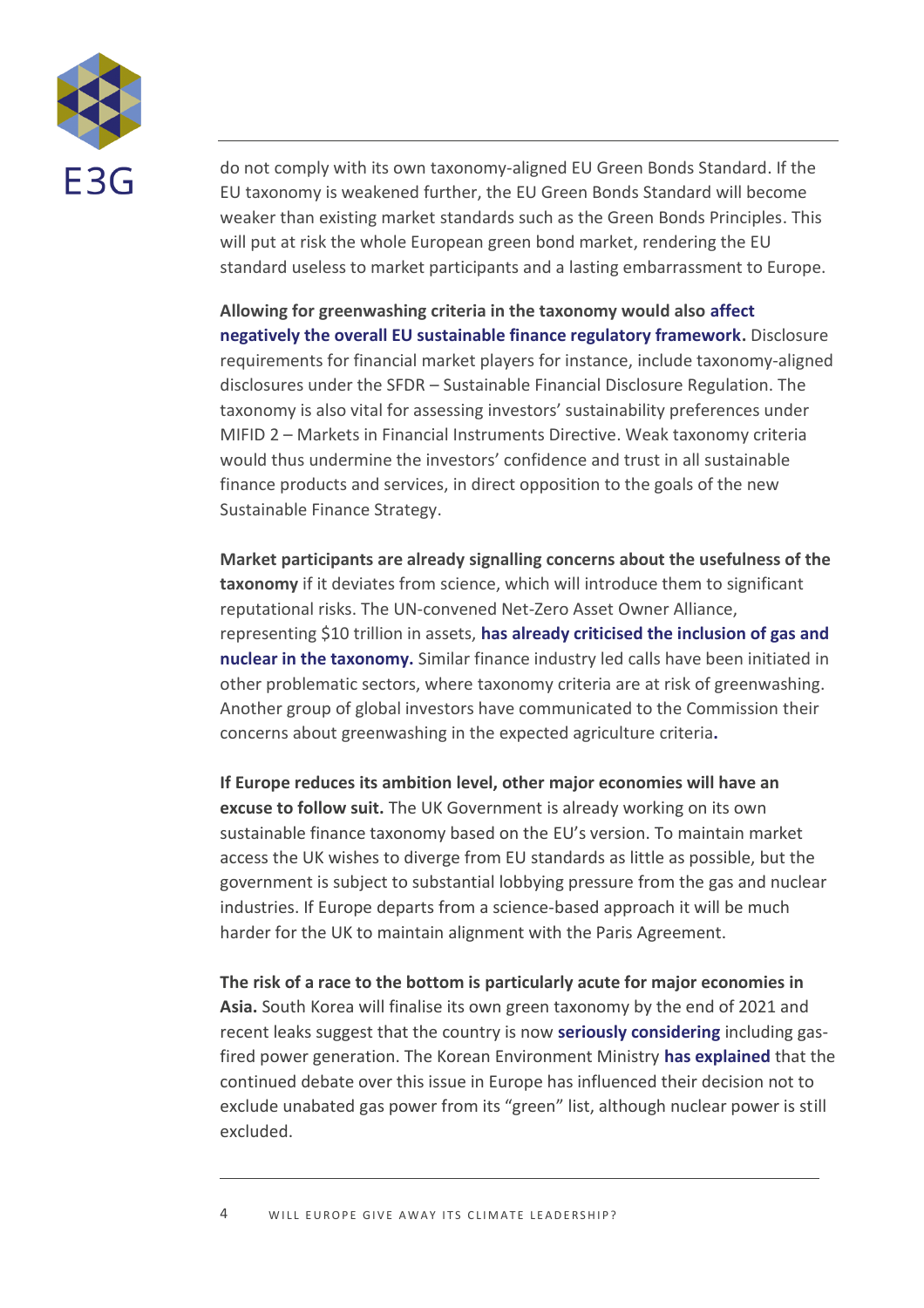

**The EU-influenced Korean decision is likely to cascade through to influence other major economies in the region, including Indonesia which will hold the G20 Presidency in 2022 and is also expected to publish a green taxonomy in that year.** A weak Indonesian taxonomy would set a global precedent that could destroy the impact of Europe's work to mobilise green financial flows for global climate transition. The door would be opened for jurisdictions which have already published taxonomies that are not Paris-aligned, including Japan and Canada, to facilitate a fragmented and meaningless regulatory landscape. As a result, it will become much harder to mobilise financial flows for low-carbon development in line with the Paris Agreement's finance goal, and extremely difficult for the EU to shape green finance standards in the future.

**If Europe put its leadership on defining market standards for climate neutrality at risk, other countries including China will quickly step in to fill the gap.** By including gas and nuclear energy in the green taxonomy, Europe may be opening the door to letting China take the lead on green financial standards internationally. At COP26, Europe and China jointly presented a **[Common](https://ec.europa.eu/info/sites/default/files/business_economy_euro/banking_and_finance/documents/211104-ipsf-common-ground-taxonomy_table_en.pdf)  [Ground Taxonomy](https://ec.europa.eu/info/sites/default/files/business_economy_euro/banking_and_finance/documents/211104-ipsf-common-ground-taxonomy_table_en.pdf)** which does not include power generation from nuclear energy or fossil gas. For Europe to depart from the level of ambition shown at COP26 would be taken as a clear statement of abdication of climate leadership, especially as China is already more ambitious than Europe in some areas including electricity generation using solar photovoltaic technology and production of some renewable energy equipment. Remarks made by Timmermans during the climate talks **[have already been received in this way](https://www.responsible-investor.com/articles/the-eu-is-considering-bowing-out-of-a-gold-standard-taxonomy-leaving-room-for-china-to-take-the-lea)**.

**China has been active through 2021 in setting green financial standards and is well placed to pick up the EU's leadership role in 2022.** China has worked with the EU to co-chair the Taxonomy Working Group of the International Platform on Sustainable Finance and is working with the United States to co-chair the G20 Working Group on Sustainable Finance. The US-China climate change partnership announced at COP26 demonstrates China's determination to be one of the top two global climate leaders.

**Europe's visible internal split around defining "green" has eroded its climate leadership on the international stage. In** the past year Europe has been divided over the classification of gas-fired and nuclear power generation, creating two opposing fronts of Member States. At COP26 in Glasgow this weakened the EU's voice and leadership on climate action. For example, [Germany, Austria,](https://www.bmu.de/meldung/joint-declaration-for-a-nuclear-free-eu-taxonomy-de)  [Luxembourg, Denmark and Portugal isusued a](https://www.bmu.de/meldung/joint-declaration-for-a-nuclear-free-eu-taxonomy-de) **[joint declaration](https://www.bmu.de/meldung/joint-declaration-for-a-nuclear-free-eu-taxonomy-de)** during the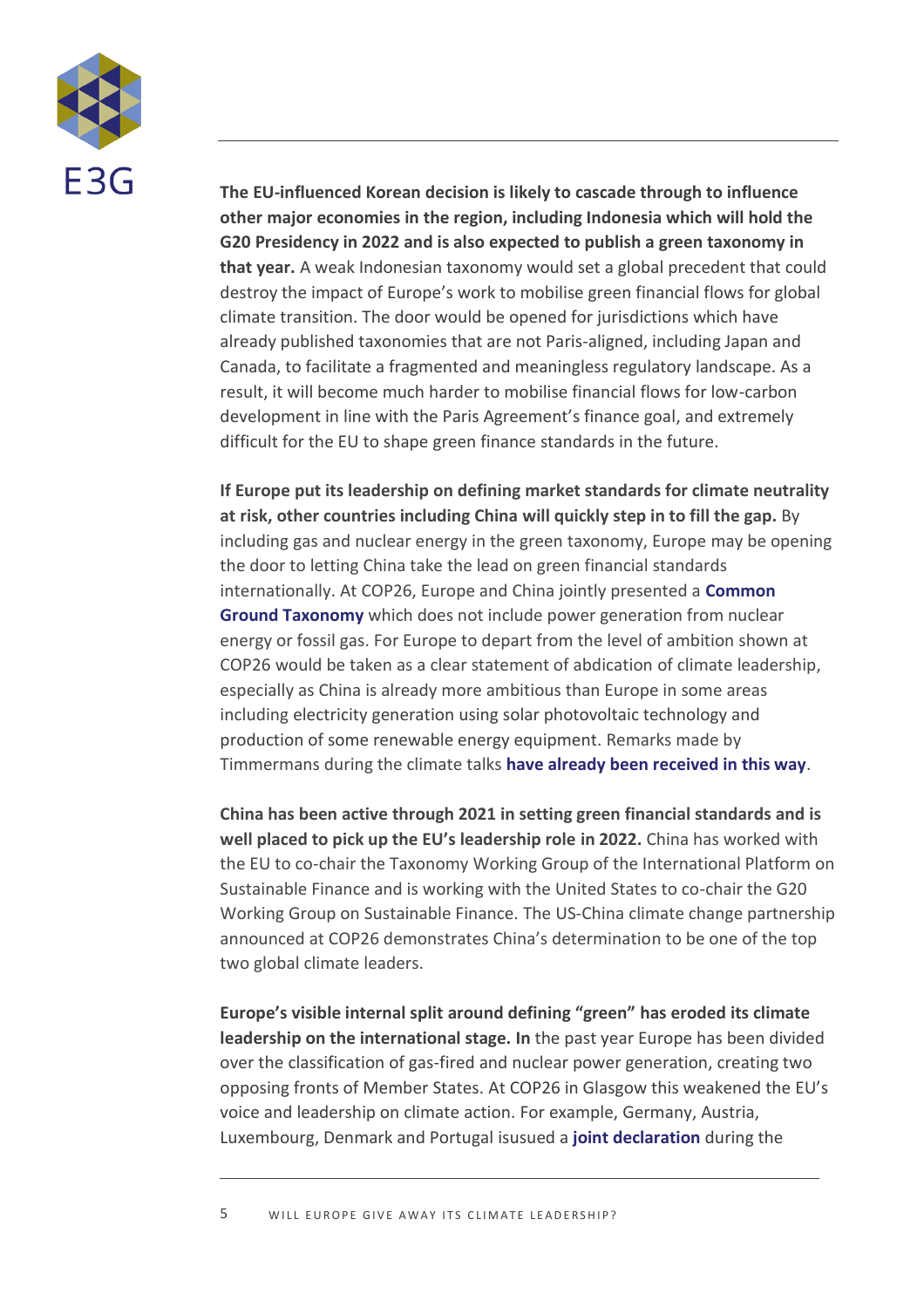

conference arguing against the positions of fellow Member States. Meanwhile, Russia was happy to recently finalise its own **[green taxonomy](https://www.climatebonds.net/resources/press-releases/2021/11/russian-federation-adopts-green-taxonomy-matches-100g-co2%C2%A0gas-power)** which excludes gas-fired power generation.

### **Key lines to take:**

- **The EU's role as a global regulator, and the credibility of its 2050 climate neutrality goal are both at risk**: It may not have been the Commission's original intention, but the taxonomy now has the power to define the 'green' in Green Deal. Delivering an evidence-based tool through a robust regulatory process will be essential for the credibility of the EU's leadership both domestically and internationally.
- **An unwise decision now by the EU will create an international 'race to the bottom' dynamic**. Korea is already using the EU debate as an excuse to weaken its green taxonomy, and there is a plausible risk of further contagion to Indonesia and other jurisdictions.
- **We don't have time to get this wrong:** Climate goals such as the EU 2050 climate neutrality target, and the Paris Agreement temperature goal to limit climate change to 1.5 degrees of warming, require the energy sector to be decarbonised by mid-century, and also require a massive scaling up in green investment. Classifying investments that have no long-term future under the Green Deal as "green" would make it difficult either to end financing of future stranded assets or to build the new markets that are needed for the climate transition.
- **There is still time for Europe to change its mind and retain a sciencebased approach.** The EU will appear stronger overall if it holds the line on Paris and 2050 climate neutrality, despite recent public statements.